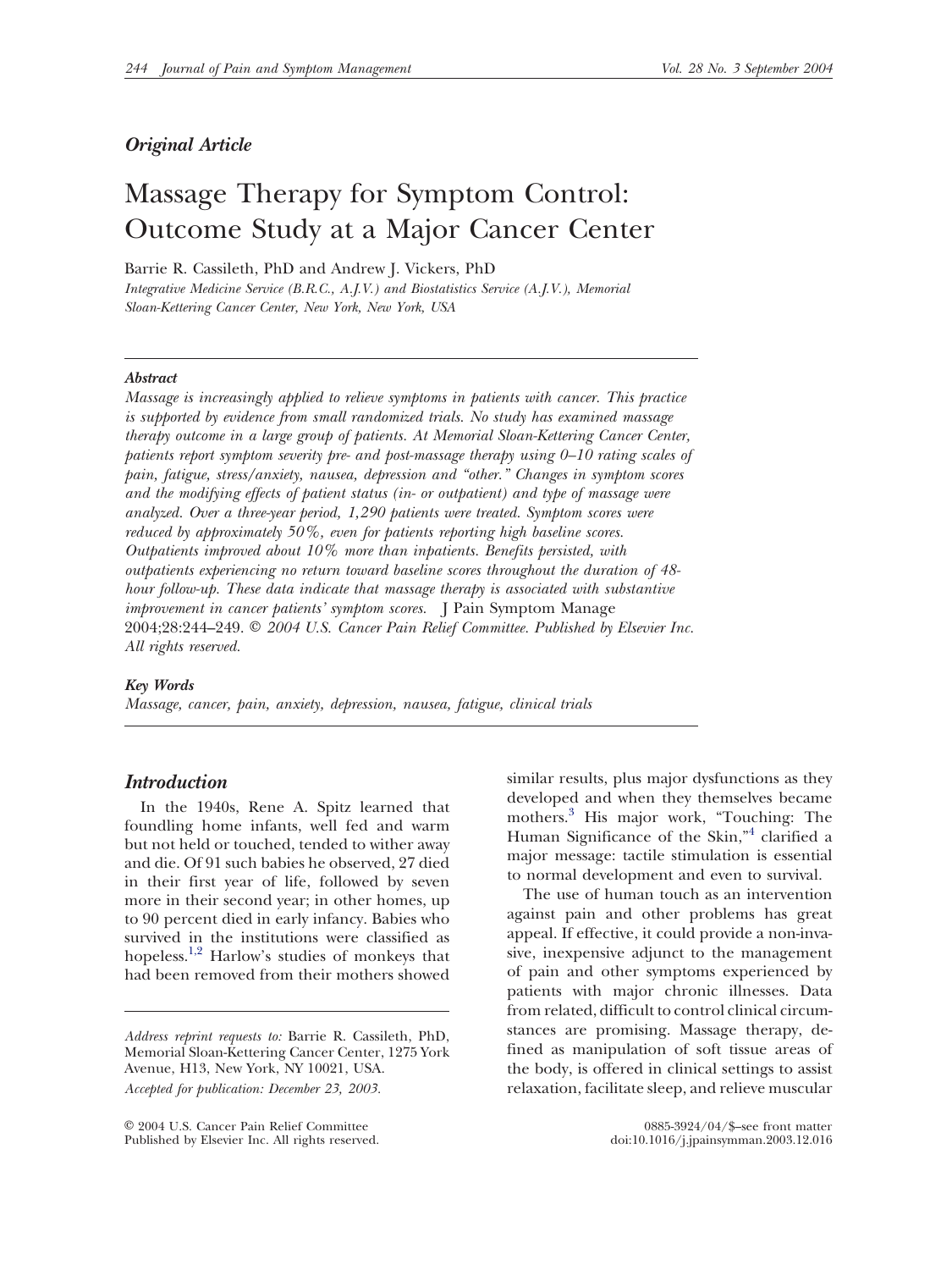aches and pains. $5$  It is increasingly used for symptom relief in patients with cancer. Approximately 20% of U.S. cancer patients seek massage therapy,  $6.7$  and approximately 70% of U.K. hospices offer it.<sup>8</sup> Massage is included in treatment guidelines such as those of the National Comprehensive Cancer Network, which recommends consideration of massage for refractory cancer pain.<sup>9</sup>

Research supports such recommendations. Several trials suggest that massage can reduce pain in cancer patients at varying stages of disease.10,11 In the largest study to date, 87 hospitalized cancer patients were randomized to massage therapy or to control on a crossover basis. Pain and anxiety scores fell by approximately 40% during massage compared with little or no change during control sessions.<sup>12</sup> Massage therapy was superior to control against anxiety, nausea, fatigue and general well-being in a randomized study of patients awaiting bone marrow transplantation.<sup>13</sup>

Massage has been available systematically at Memorial Sloan-Kettering Cancer Center (MSKCC) since establishment of the Integrative Medicine Service in 1999. Twelve licensed massage therapists treat inpatients and also provide massage therapy at our outpatient facility. Patients who receive integrative medicine therapies record symptom scores before and after treatment as a routine part of clinical management. To avoid bias, staff not associated with the evaluation, rather than therapists, provide cards on which patients complete symptom rating scales. These cards are placed privately by patients in a closed box. Only research staff work with the completed cards. Data from these scores, reported here, shed important light on the management of common and often refractory symptoms experienced by patients with cancer.

## *Methods*

Patients at MSKCC may self-refer to massage therapy or may be referred by a health professional responsible for their care. About 50% of inpatient referrals come from MSKCC nurses; self- and family referrals account for a further 20% and 10%, respectively. Physicians and other health professionals account for the remaining approximately 20%. Outpatient massage therapy is self-referred.

Three variations of massage therapy are available to patients at MSKCC: standard ("Swedish") massage,<sup>5</sup> light touch massage, and foot massage. A specific type of massage is requested for almost all referrals. Patients receive the requested type of massage approximately three times out of four. The majority of the remaining cases are requests for regular massage in which either light touch or foot massage was given, typically because the practitioner felt that a weak or late-stage patient could not tolerate a regular massage or because the patient was too ill to move into a comfortable position to receive standard massage therapy.

Massage sessions average 20 minutes in length for inpatients and 60 minutes for outpatients. Before and 5–15 minutes after massage therapy, patients are given a  $5 \times 8$  inch card with numerical rating scales for common symptoms: pain, fatigue, stress/anxiety, nausea, depression, and "other." Patients rate each on a 0 ("Not at all bothersome") to 10 ("Extremely bothersome") scale.

Data from symptom cards for massage therapy from April, 2000, when use of the rating scales was initiated, to March, 2003 were analyzed. Combinations of interventions, such as massage and a simultaneous relaxation therapy, were excluded. Comparisons between different types of massage or symptoms were conducted by ANCOVA of the presenting symptom, with baseline score as a covariate. The presenting symptom was defined as that with the highest baseline score. If more than one symptom was scored equally high, the presenting symptom was chosen in the following priority order: pain, depression, anxiety, nausea, fatigue, other. The main analyses concern the initial episode of care. This ensures that each patient is included in the analysis only once. Analyses were conducted by AV using Stata 7 statistical software (Stata Corp., College Station, Texas).

Ethical approval for this retrospective review of clinical data was given by the MSKCC IRB.

## *Results*

Cards were returned for 3,609 episodes of care; post-therapy data were available for 3,359 (93%). Of these, 2,465 (73%) involved care of an MSKCC patient, with smaller numbers for cancer patients from other hospitals (94, 3%),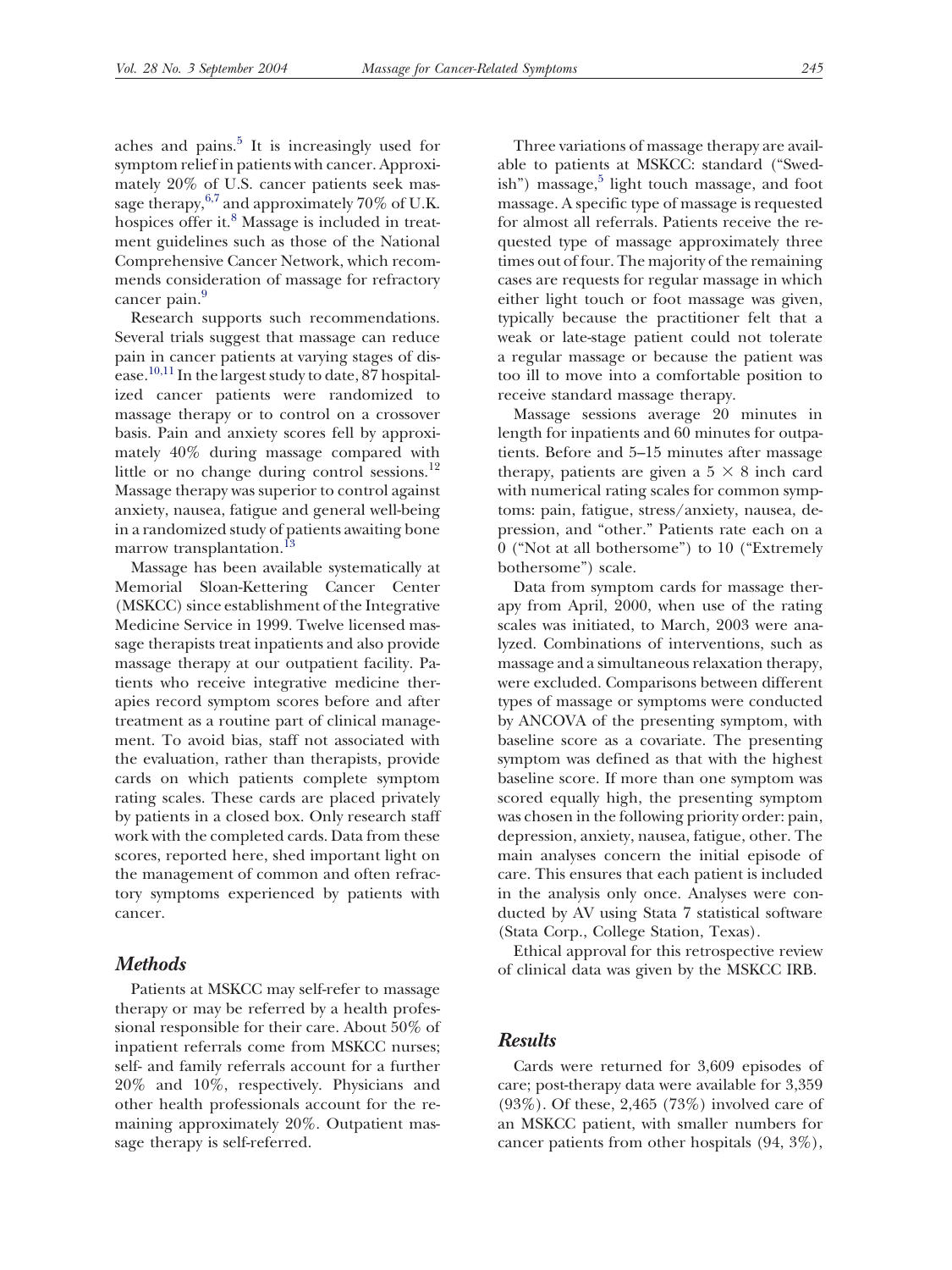| I |
|---|
| ٧ |

|                          |                       | Types of Massage Therapy Received |                  |
|--------------------------|-----------------------|-----------------------------------|------------------|
| Therapy                  | Inpatients<br>$n(\%)$ | Outpatients<br>n(%)               | Total<br>$n(\%)$ |
| Massage                  | 316 (33)              | 244 (74)                          | 560 (43)         |
| Light touch<br>massage   | 69(7)                 | 21(6)                             | 90(7)            |
| Foot massage             | 536 (56)              | 49 (15)                           | 585 (45)         |
| More than<br>one therapy | 40(4)                 | 15(5)                             | 55(4)            |
| Total                    | 961 (74)              | 329 (26)                          | 1290 (100)       |

*Table 1* **Types of Massage Therapy Received**

family members (78, 2%), staff (345, 10%) and members of the public (377, 11%). Data reported below reflect the initial episode of care for the 1,290 different MSKCC patients who provided post-treatment data.

As indicated in Table 1, the most commonly administered touch therapies were standard (Swedish) massage or foot massage, with far fewer patients receiving light touch massage. Fifty-five patients receivedmore than one type of touch therapy during the same session, i.e., some foot massage and some Swedish massage during a single session. Foot massage was predominantly used for inpatients; standard and light touch massage was more equally balanced between in- and outpatients. The most common presenting symptom was anxiety (397, 31%), followed by pain (366, 28%) and fatigue (312, 24%). Fewer than 10% of patients reported greatest distress from depression, nausea or another symptom.

The immediate effects of massage therapy on symptoms are shown in Table 2. Although major improvements in symptom scores are apparent—severity of the presenting symptom was reduced by a mean of  $54\%$  (95% C.I. 52%, 56%)—Table 2 may actually underestimate massage effects. Patients did not necessarily experience high levels of all symptoms. Therefore,

the data for each symptom includes a significant number of zero or near zero scores. A patient presenting with depression, for example, may have reported no pain or nausea. For such a patient, no improvement in pain and nausea would be possible, thus diluting the apparent effects of treatment on these symptoms at the group level.

Accordingly, Table 3 includes only data for symptoms rated four or higher at baseline, the traditional threshold for considering a symptom of at least "moderate" severity. The strongest effects were seen for anxiety and the smallest changes for fatigue, although a 43% reduction in fatigue is clinically relevant. There was no evidence of an attenuation of effect at high baseline scores. For example, an approximate 45% improvement in pain scores was seen even in the 244 patients with baseline scores of seven or above, and in the case of anxiety, improvements were always close to 60%, regardless of baseline score.

After adjusting for baseline score, outpatients reported symptom scores 0.56 points lower  $(95\% \text{ C.I. } 0.27, 0.85; P = 0.0002)$  than inpatients, equivalent to an approximate 10% greater improvement. Effects by type of massage are shown in Table 4. Adjusting for in- or outpatient and baseline score, patients receiving Swedish and light touch massage had superior outcomes to those receiving foot massage  $(0.32 \text{ points}; 95\% \text{ C.I. } 0.03, 0.60 \text{ } P = 0.03)$ . Patients receiving Swedish or light touch massage had an average 58% improvement in severity of their presenting symptom compared to a 50% improvement in patients receiving foot massage. There was no significant difference between Swedish and light touch massage (0.41 points better response for light touch; 95% C.I.  $-0.11, 0.13; P = 0.12$ .

| <b>Improvements in Symptom Scores Following Massage Therapy</b> |                  |          |                |          |                 |
|-----------------------------------------------------------------|------------------|----------|----------------|----------|-----------------|
| Symptom                                                         | $\boldsymbol{n}$ | Baseline | Post-treatment | Change   | Improvement     |
| Presenting <sup><math>a</math></sup>                            | 1290             | 6.6(2.5) | 3.2(2.7)       | 3.4(2.6) | $54.1\%$ (34.1) |
| Pain                                                            | 1284             | 3.6(2.9) | 1.9(2.2)       | 1.7(2)   | $40.2\%$ (40.9) |
| Fatigue                                                         | 1263             | 4.7(2.9) | 2.7(2.7)       | 2.1(2.2) | $40.7\%$ (39.1) |
| Anxiety                                                         | 1273             | 4.6(3.1) | 1.8(2.2)       | 2.8(2.5) | $52.2\%$ (39.5) |
| Nausea                                                          | 1255             | 1.4(2.4) | 0.7(1.6)       | 0.7(1.6) | $21.2\%$ (38.3) |
| Depression                                                      | 1254             | 2.4(2.8) | 1.2(2)         | 1.2(1.9) | $30.6\%$ (41.0) |
| Other                                                           | 105              | 6.5(2.5) | 3.4(2.8)       | 3.1(2.8) | $46.6\%$ (36.9) |

*Table 2*

Figures are given as mean (standard deviation).

*a* Defined as the symptom with the highest score at baseline.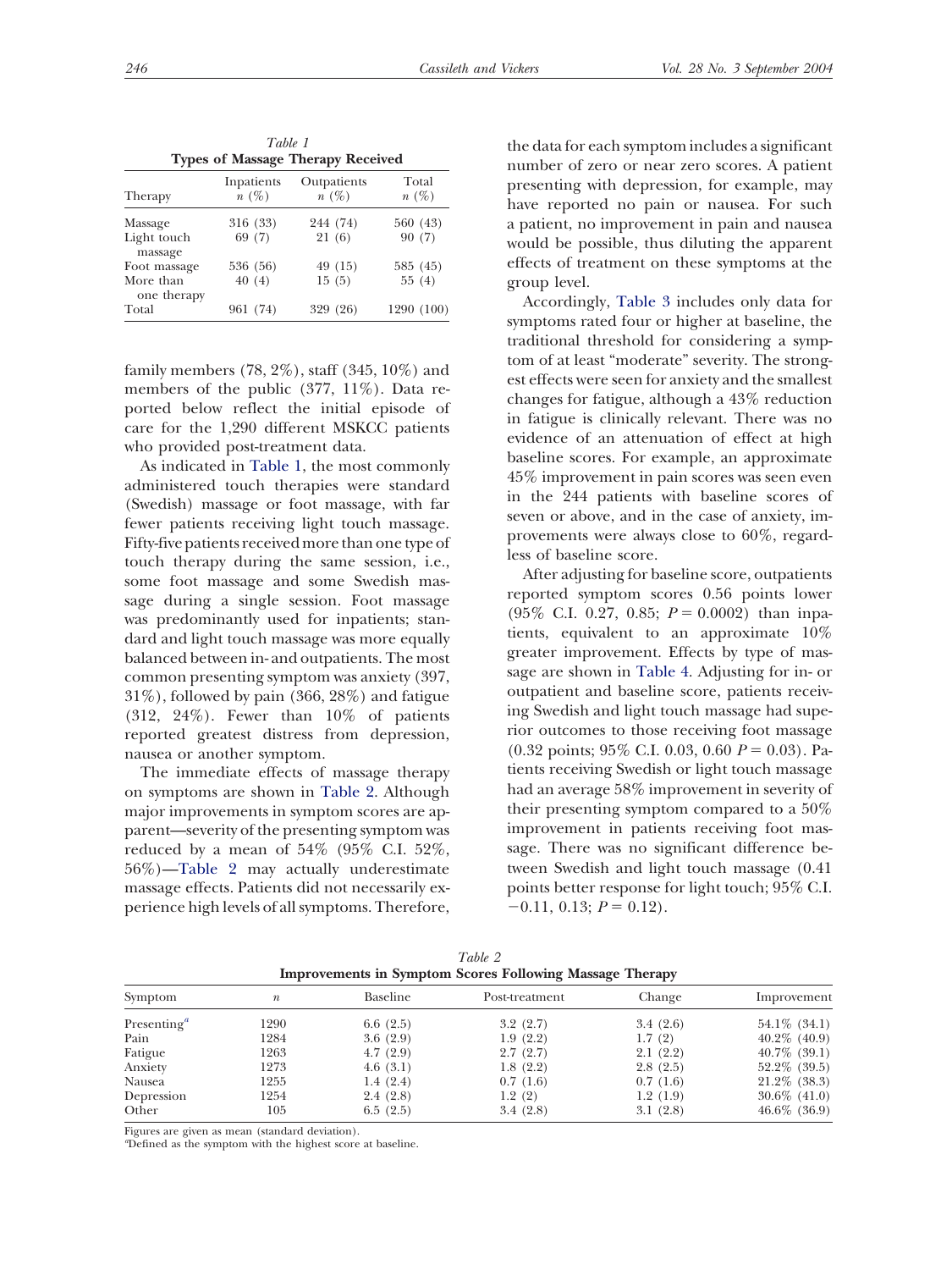| <b>Improvements in Symptom Scores After Massage Therapy</b> |                  |          |                |          |                   |
|-------------------------------------------------------------|------------------|----------|----------------|----------|-------------------|
| Symptom                                                     | $\boldsymbol{n}$ | Baseline | Post-treatment | Change   | Improvement       |
| Presenting <sup><math>a</math></sup>                        | 1131             | 7.3(1.9) | 3.5(2.7)       | 3.7(2.6) | $52.0\%$ (33)     |
| Pain                                                        | 625              | 6.1(1.8) | 3.3(2.3)       | 2.9(2.2) | 47.8\% (32.2)     |
| Fatigue                                                     | 819              | 6.6(1.8) | 3.8(2.6)       | 2.8(2.4) | $42.9\%$ $(35.4)$ |
| Anxiety                                                     | 786              | 6.7(1.9) | 2.7(2.3)       | 4(2.4)   | $59.9\%$ (30.2)   |
| Nausea                                                      | 222              | 6(1.9)   | 3(2.5)         | 3.1(2.4) | $51.4\%$ (37.4)   |
| Depression                                                  | 378              | 6.2(1.9) | 3.2(2.5)       | 3(2.3)   | $48.9\%$ (35.7)   |
| Other                                                       | 94               | 7.1(2)   | 3.7(2.8)       | 3.4(2.8) | $48.3\%$ (35.5)   |

*Table 3*

Data include only baseline scores of four or higher. Figures are given as mean (standard deviation).

*a* Defined as the symptom with the highest score at baseline.

Similar effects appear for additional massage therapy interventions. Percent improvement in presenting symptoms for episodes two to five for the same individuals are, respectively: 53% (*n* = 450; 95% C.I. 50%, 56%); 58% (*n* = 203; 95% C.I. 54%, 63%); 56% (*n* = 118; 95% C.I. 49%, 62%) and 61% (*n* = 73, 95% C.I. 53%, 69%). Indeed, in a general linear model adjusted for baseline score and clustered by patient, the coefficient for each treatment was negative and statistically significant  $(P = 0.001)$ , suggesting that the effects of massage therapy probably increase for each additional treatment.

We attempted to follow about one in four patients (83 outpatients and 247 inpatients) for up to two days to obtain data in addition to their immediate post-treatment scores. Inpatients and outpatients were assessed typically two to five hours after treatment; outpatients were additionally assessed approximately 24 and 48 hours after treatment. Data were obtained from 74 outpatients (89%) and 237 inpatients (96%). These patients versus those we did not attempt to follow beyond 48 hours received similar therapies: 43%, 53%, 9% vs. 48%, 47%, 8% received regular, foot or light massage, respectively. The two groups also had comparable immediate responses to therapy  $(53\% \text{ vs. } 54\% \text{ improvement}, P = 0.6)$  and similar proportions of inpatients (78% v. 73%). Baseline scores were slightly lower in patients followed longer (6.3 vs. 6.7), suggesting that patients followed beyond 48 hours were reasonably representative of the whole sample. As shown in Table 5, the effects of touch therapy for inpatients did not persist in the longer term. Two to five hours after treatment, scores were approximately 0.5 points higher than immediately after treatment. This suggests that inpatient severity scores returned to baseline within a day or so.

The effects of massage therapy lasted longer for outpatients. Indeed, there is no evidence that symptom scores regress toward baseline values (Fig. 1). There was no difference between types of massage therapy concerning the time course of symptom improvement.

# *Discussion*

This is the largest study of massage for cancer patients yet reported. Such studies typically note sample sizes of six,<sup>14</sup>  $23^{15}$  and  $54$ ,<sup>13</sup> We found no study of massage therapy with a sample size greater than 100. This may reflect that massage therapy services have been available only rarely until recently, at major cancer centers. Our first conclusion, therefore, is that implementation of a high volume massage therapy service is feasible at a major cancer center.

Major, clinically relevant, immediate improvements in symptom scores were reported following massage therapy. Given the observational nature of this study, we cannot make conclusions about the cause of this effect. However,

*Table 4* **Differences in Effect by Type of Massage Therapy**

| Type of massage | п   | Baseline | Post-treatment | Change   | Improvement |
|-----------------|-----|----------|----------------|----------|-------------|
| Swedish         | 550 | 6.7(2.5) | 3.1(2.7)       | 3.1(2.7) | 57\% (32)   |
| Light touch     | 88  | 6.7(2.5) | 2.7(2.7)       | 2.7(2.7) | $62\%$ (35) |
| Foot            | 574 | 6.5(2.5) | 3.4(2.8)       | 3.4(2.8) | $50\%$ (36) |

Figures are given as mean (standard deviation).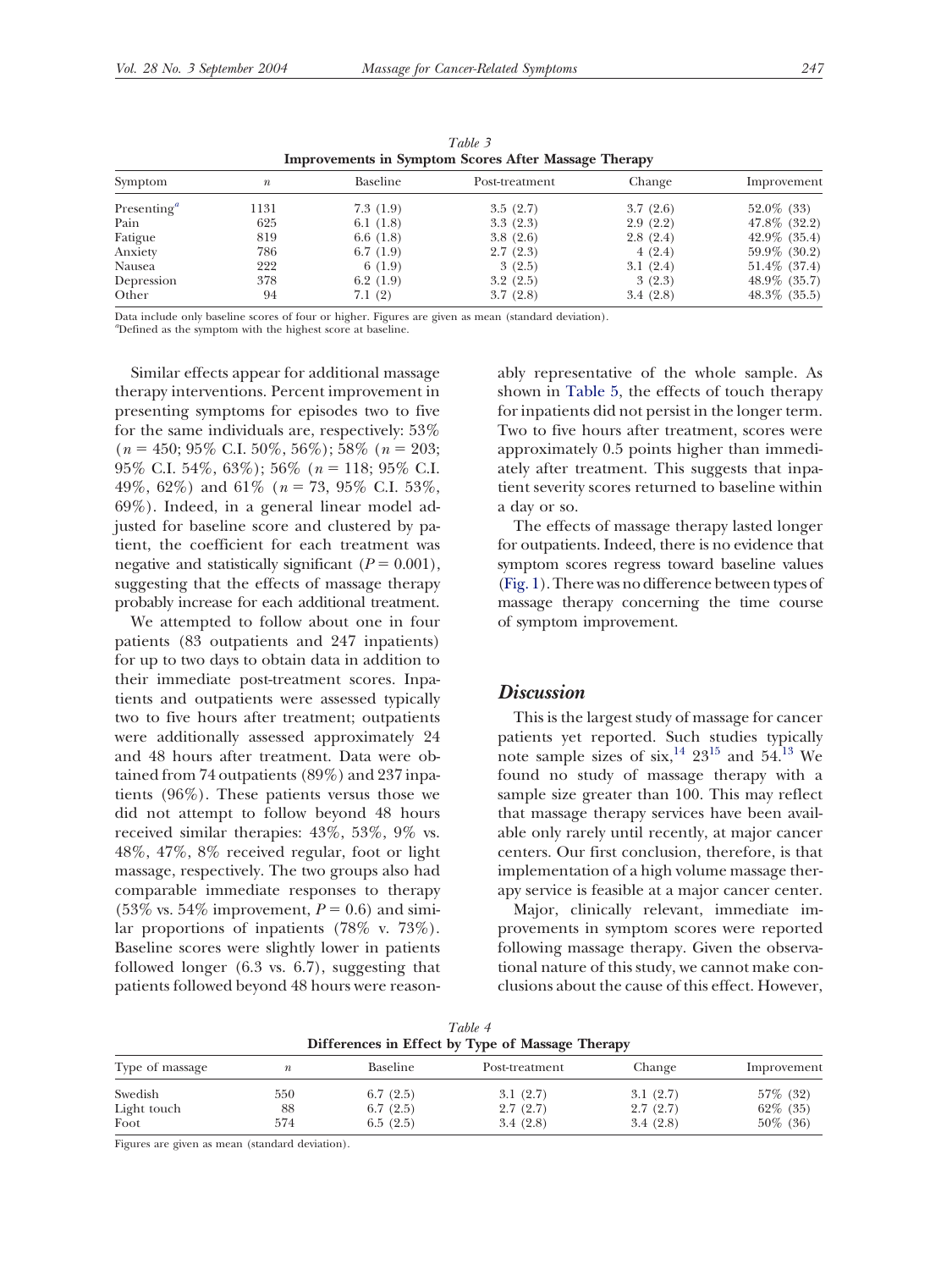| Symptom Scores for Longer-Term Follow-Up |                     |  |  |
|------------------------------------------|---------------------|--|--|
| <b>Outpatients</b>                       |                     |  |  |
| Baseline                                 | $n = 74: 5.8(2.2)$  |  |  |
| Post-treatment                           | $n = 73: 2.7(2.1)$  |  |  |
| Later same day                           | $n = 53: 2.9(2.3)$  |  |  |
| Next day                                 | $n = 49: 2.7(2.2)$  |  |  |
| Two-day follow-up                        | $n = 38: 2.6(2.4)$  |  |  |
| <b>Inpatients</b>                        |                     |  |  |
| Baseline                                 | $n = 237: 6.2(2.4)$ |  |  |
| Post-treatment                           | $n = 237: 3.1(2.7)$ |  |  |
| Later same day                           | $n = 237: 3.7(2.9)$ |  |  |

*Table 5*

Figures are given as mean (standard deviation).

it is notable that the size of the effects found are highly similar to those reported in prior randomized trials of massage therapy in cancer patients. For example, Grealish et al. reported that pain and anxiety scores improved during treatment from approximately 2.5 to 1.5  $(40\%)$  and from 5.4 to 3.2  $(41\%)$ , respectively, with no change in controls.<sup>12</sup> The comparable figures reported by Stephenson et al. are 2.9 to 1.4 (53%) and 4.7 to 2.4 (50%), again, with marginal change in controls (15). This suggests that the results reported in randomized trials can be achieved in the clinical setting.

The effects of massage were smaller and less persistent for inpatients. There are two possible explanations. First, inpatients are more subject to intervening events than are outpatients. They may undergo procedures or have medication changed. Inpatients also tend to receive shorter massage treatments in less comfortable settings



Fig. 1. Time course of treatment effects for outpatients: symptom scores are given as means with standard errors.

than do our outpatients. The relationship between the length of massage treatment and the size and duration of effects is worthy of further research.

We found that Swedish and light touch massage were superior to foot massage, even after controlling for baseline severity and location of treatment. It may be that the effects of touch to the body are more profound than touch given only to the feet. However, it is also possible that the apparently lesser effects of foot massage reflect a case mix inadequately captured by baseline symptom scores. For example, weak or cachectic patients often receive massage just to the feet rather than the whole body. Set against such an explanation is that such patients also receive light touch massage.

In conclusion, massage therapies apparently lead to large, immediate improvements in symptoms scores in cancer patients, even those with very high baseline scores indicating substantial levels of pain, anxiety, or other symptoms. Outpatients experienced persisting benefit across the total of 48 hours studied. We plan a prospective controlled trial for longer periods of time to determine the duration of effect. Meanwhile, it is clear that massage therapy achieves major reductions in cancer patients' pain, fatigue, nausea, anxiety and depression. Massage therapy appears to be an uncommonly non-invasive and inexpensive means of symptom control for patients with serious chronic illness. It is non-invasive, inexpensive, comforting, free of side effects and greatly appreciated by recipients. This non-randomized study suggests that it is also markedly effective.

# *Acknowledgments*

Anne Seidler collated and entered the data for this article. The authors also thank the MSKCC massage therapists, headed by Wendy Miner, LMT and the staff of the MSKCC Bendheim Integrative Medicine Center.

#### *References*

1. Spitz RA. Hospitalism: an inquiry into the genesis of psychiatric conditions in early childhood. The Psychoanalytic Study of the Child, Vol. 1. New York: International Universities Press. 1945;1:53–74.